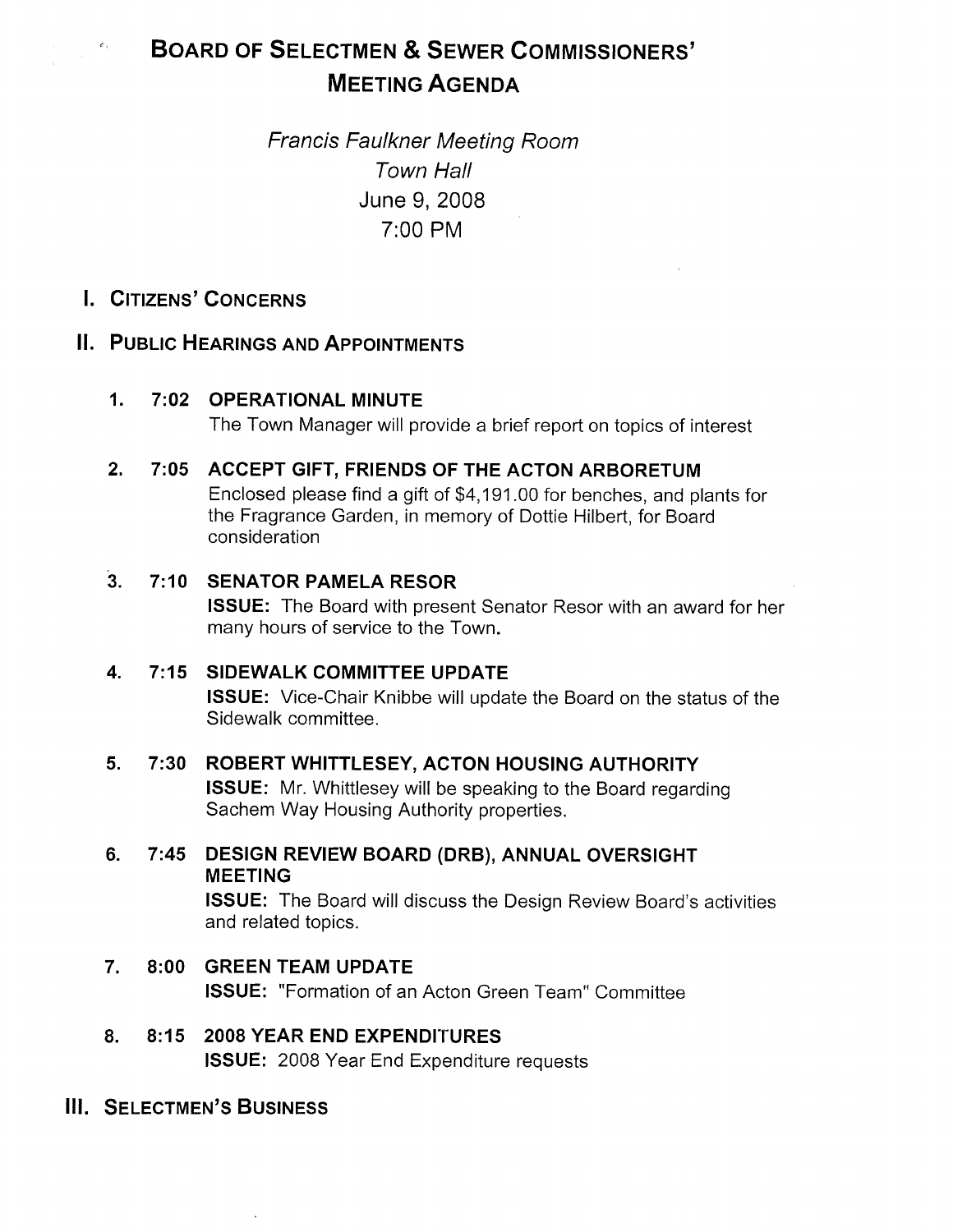**9. ALG FY10, START-UP PROCESS** (No materials)

# 10. ALEXAN CONCORD, 40B

Enclosed please find materials in the subject regard, for Board consideration

# 11. COMMITTEE REAPPOINTMENT DISCUSSION

Enclosed please find materials in the subject regard, for Board consideration.

12. EAGLE SCOUT COURT OF HONOR, MATTHEW JAMES DERMOT CURTIS (SELECTMEN NEEDS TO BE ASSIGNED)

Enclosed please find materials in the subject regard, for Board consideration.

- 13. SITE PLAN SPECIAL PERMIT #7111106-409, 288 MAIN STREET, EDWARD BRAVO, SITE PLAN AMENDMENT RECOMMENDATION Enclosed please find materials in the subject regard, for Board consideration.
- 14. WILLIAM ALESBURY'S REQUEST FOR SEWER CONNECTION, 22 HIGH STREET

Enclosed please find materials in the subject regard, for Board consideration

# 15. OTHER BUSINESS

- IV. TOWN MANAGER'S REPORT
- V. CONSENT AGENDA
	- 16. BOARD OF APPEALS, COMMITTEE APPOINTMENT, KENNETH KOZIK, JULY 1, 2008 UNTIL THE CLOSING OF PROCEEDINGS OF VARIANCE #08103

Enclosed please find materials in the subject regard, for Board consideration

- 17. COMMITTEE APPOINTMENT, VIVEK KULKARNI, ECONOMIC DEVELOPMENT COMMITTEE, ASSOCIATE MEMBER Enclosed please find materials in the subject regard, for Board consideration.
- 18. SITE PLAN #7/1/83-234, (POWDER MILL PLAZA), ATLANTIC MANAGEMENT, REQUEST TO AMEND SITE PLAN #711183-234 Enclosed please find materials in the subject regard, for Board consideration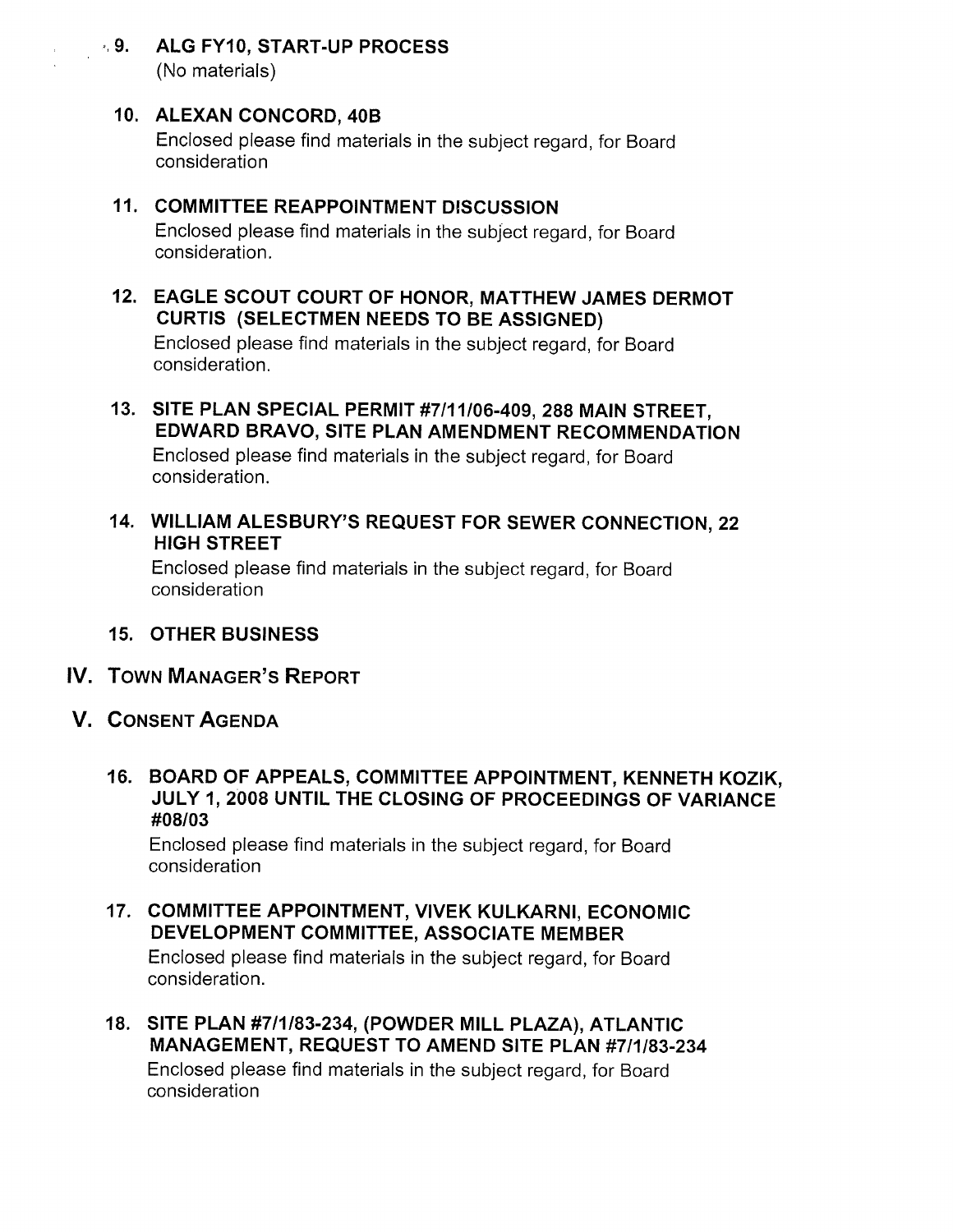- 19. DISCLOSURE OF APPEARANCE OF CONFLICT OF INTEREST, THOMAS TIDMAN, DIRECTOR OF NATURAL RESOURCES Enclosed please find materials in the subject regard, for Board consideration
- 20. AUTOPLEX, 60 POWDER MILL ROAD, CLASS I LICENSE EXTENSION TO JUNE 23, 2008

(No materials)

 $\mathcal{A}_{\mathcal{A}}$  ,  $\mathcal{A}_{\mathcal{A}}$ 

- 21. FEE REDUCTION, BURIAL FEE, WOODLAWN CEMETERY Enclosed please find materials in the subject regard, for Board consideration
- 22. DISPOSAL OF OBSOLETE MATERIALS, ACTON MEMORIAL LIBRARY Enclosed please find materials in the subject regard, for Board consideration
- 23. CONFIDENTIAL REQUEST FOR FEE WAIVER, NARA YOUTH PROGRAM

Enclosed please find materials in the subject regard, for Board consideration

24. ONE DAY LIQUOR LICENSE, OLD GOLD RUGBY GROUP, AT NARA PARK

Enclosed please find materials in the subject regard, for Board consideration

25. ONE DAY LIQUOR LICENSE, THE FAST COMPANY EMPLOYEE SUMMER OUTING/PICNIC AT NARA PARK

Enclosed please find materials in the subject regard, for Board consideration

26. ONE DAY LIQUOR LICENSE, SANJEEV SAXENA, CHILDS BIRTHDAY PARTY AT NARA PARK

Enclosed please find materials in the subject regard, for Board consideration

27. ACCEPT GIFT, CITIZENS' LIBRARY AUXILIARY Enclosed please find a gift of \$506.00 from the Auxiliary to be used to cover Tot -Time Expenses, for Board consideration

# 28. ACCEPT GIFTS, TOWN WIDE VISIONING SESSION

Attached please find please find a list of gifts donated to the First Session of the Town Wide Visioning Session, for Board acceptance

# VI. EXECUTIVE SESSION

ADDITIONAL INFORMATION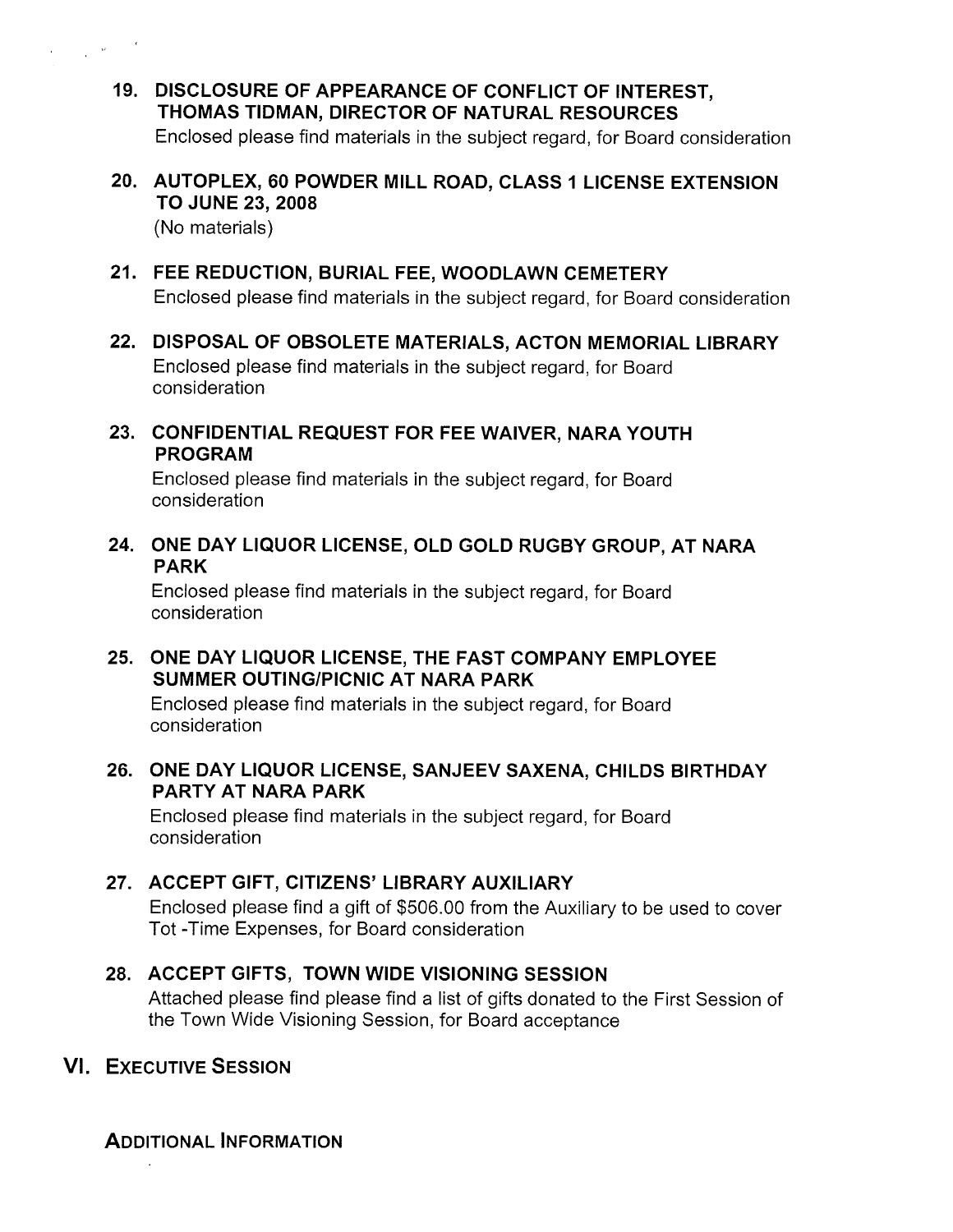Enclosed please find additional correspondence that is strictly informational and requires no Board action.

### FUTURE AGENDAS

 $\omega^{\mathrm{t}}$  ,  $\omega^{\mathrm{t}}$ 

 $\mathcal{L}^{\mathcal{L}}$ 

June 23, July 14, August 11, September 8 & 22

### FUTURE AGENDA ITEMS

TOWN BOARD AND COMMITTEE REAPPOINTMENTS FOR 2008 VCC Oversight Meeting, Cable TV Oversight Meeting (pending confirmation) Historic District Commission

### MINUTES PENDING VOTES

May 12 and 19 (Revised Executive Session Minutes, April 22)

# PENDING COMMITTEE APPOINTMENTS

David Honn, DRB, Jeff Clymer, Planning Board (at VCC)

Antoinette Hershey Conservation Commission (to be appt. with reappointments per AM)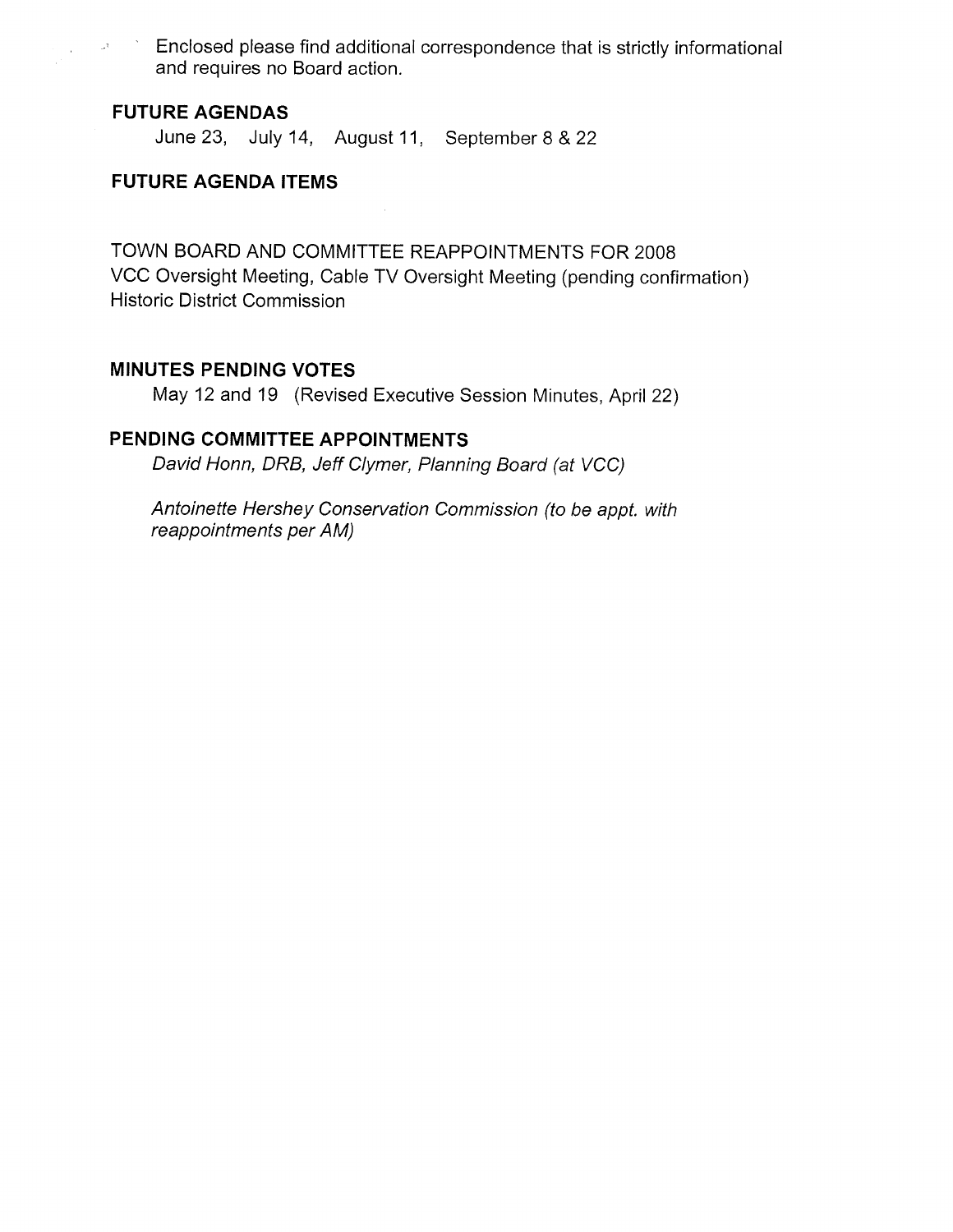# BOARD OF SELECTMEN AND SEWER COMMISSIONERS' MEETING

# June 9, 2008 Acton Town Hall, Faulkner Hearing Room 7:00 P.M.

Present: Lauren Rosenzweig, Andrew Magee, Paulina Knibbe, and Terra Friedrichs. Town Manager Ledoux. Recording Secretary; Christine Joyce. The meeting was televised.

#### CITIZENS' CONCERNS

Carol Holley spoke about perchlorates at Ellsworth Village, and private well contamination on Brabrook Road. The Fire Chief was to give them blasting logs. She also met with the Board of Health and they agreed that the Fire Chief should have released the logs to her.

Mary Michleman Magnolia Drive wanted to talk about #18 on the Consent Agenda. ANDREW MAGEE – Move to hold Item 18 and move it to Selectmen's Business for discussion. PAULINA KNIBBE — second. UNANIMOUS VOTE

#### OPERATIONAL MINUTE

Steve spoke about the loss of Bruce Stamski's wife, and sent his condolences to Bruce and the family.

Steve announced that he has hired a new Human Resource Director. Maryann Fleckner has been chosen, and will start effective July 7. She has been working in the field at the State level. She was the top choice of the employee panel that interviewed the candidates. She will be filling the position that has been vacant for five years.

### PUBLIC HEARINGS & APPOINTMENTS

#### ACCEPT GIFT, FRIENDS OF THE ACTON ARBORETUM

Dotti Hilbert Memorial Gift to the Arboretum. Beth Petr spoke about the gift being made to the Arboretum in Dottie's name. Dottie was very involved in the community and in taking photographs especially at the Arboretum. TERRA FRIEDRICHS — Moved to accept the gifts from the Friends and of the Arboretum. ANDREW MAGEE- second. UNANIMOUS VOTE.

#### SENATOR PAMELA RESOR

Lauren outlined Pam's accomplishments and many years of service to the Town and presented her with a token of appreciation from the Town.

#### SIDEWALK COMMITTEE UPDATE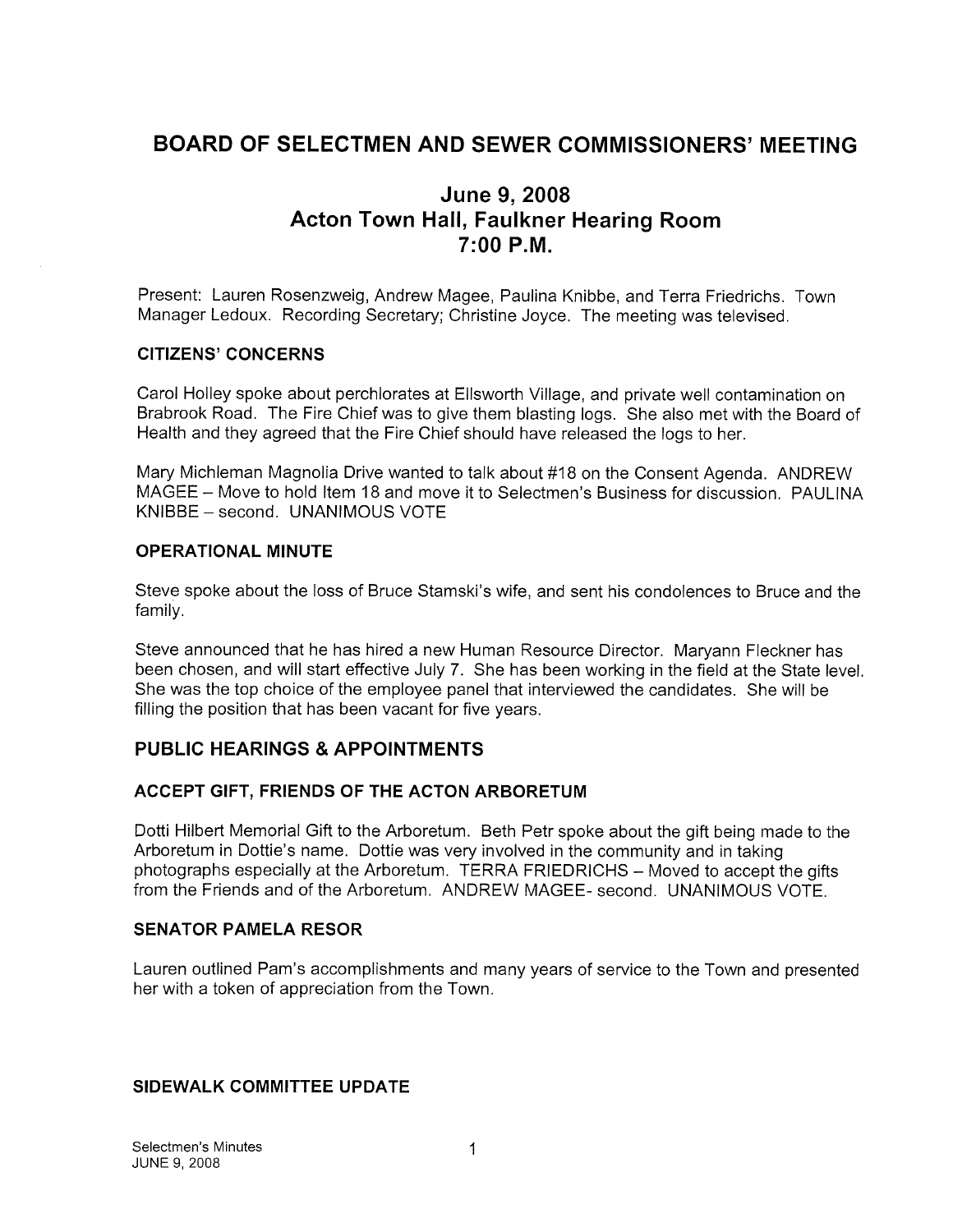Paulina gave an overview of the work the Sidewalk Committee has performed to date. Paulina introduced the members of the committee that were present. She presented the Needs Based Criteria which included population and safety consideration. The Feasibility Criteria was developed from input sessions and advertised meetings and they maintained a notice to those that wanted updates. Committee recommendations were that 6 projects were prioritized as high. The remaining projects were identified as Secondary Pool and Tertiary Pool.

Recommended projects in priority order: Central Street near Mt. Hope, Lower Prospect, Route 2A Davis Road to Main Street, High Street (#30 = #46), Route 27 sidewalk from Post Office Square to Route 2A, High Street to #77 Parker Street. The committee also looked at sidewalks at Railroad X-ings. MBTA will not allow them unless a pedestrian gate is present.

The committee asked that the Board authorize them to begin the projects.

Andy said that he was impressed and it was what needed to be done. He endorses the report.

Terra noted the amount of work that went into this project and asked if money has been set aside. Terra asked about the needs analysis. She wanted to try to find the number of people using the areas and sites where people were likely to walk on.

Tom Peterman, 16 Hosmer Street questioned the scouring formula. He felt that the people spoke at town meeting and asked that the Main Street /Post Office portion be removed from the list.

Brian Bendig, Main Street asked about process. Paulina said that staff will begin to work and be contacting land owners for easements.

Brian asked about possible public shade tree removals or stone walls removals along the way.

In response to the comment that no one would use the Main Street sidewalk, Kate Chung said she would use the Main Street Sidewalk to come to the Library.

Mary Michieman spoke about sidewalks and the need for them while people are walking. The sidewalk does get used quite a lot in her neighborhood. The Main Street Side Walk has benefits for those who will use it.

Lauren spoke about the Isaac Davis Trail; she feels the sidewalk is critical and that it be constructed in a New England style manner.

TERRA FRIEDRICHS - Moved to accept report with condition that every thing goes through review of HDC and HC. No Second. Paulina said that she did not want more boards involved; it doesn't help them get to the solution.

Ann Sussman said that the Design Board gets questions about sidewalks.

Lauren discussed her attendance at the Sudbury presentation; she suggested that the Sidewalk Committee meet with the DRB.

TERRA FRIEDRICHS Move to accept report and to move forward on Davis Road to Main Street and to then come back for expenditure after the Design Board review. No Second.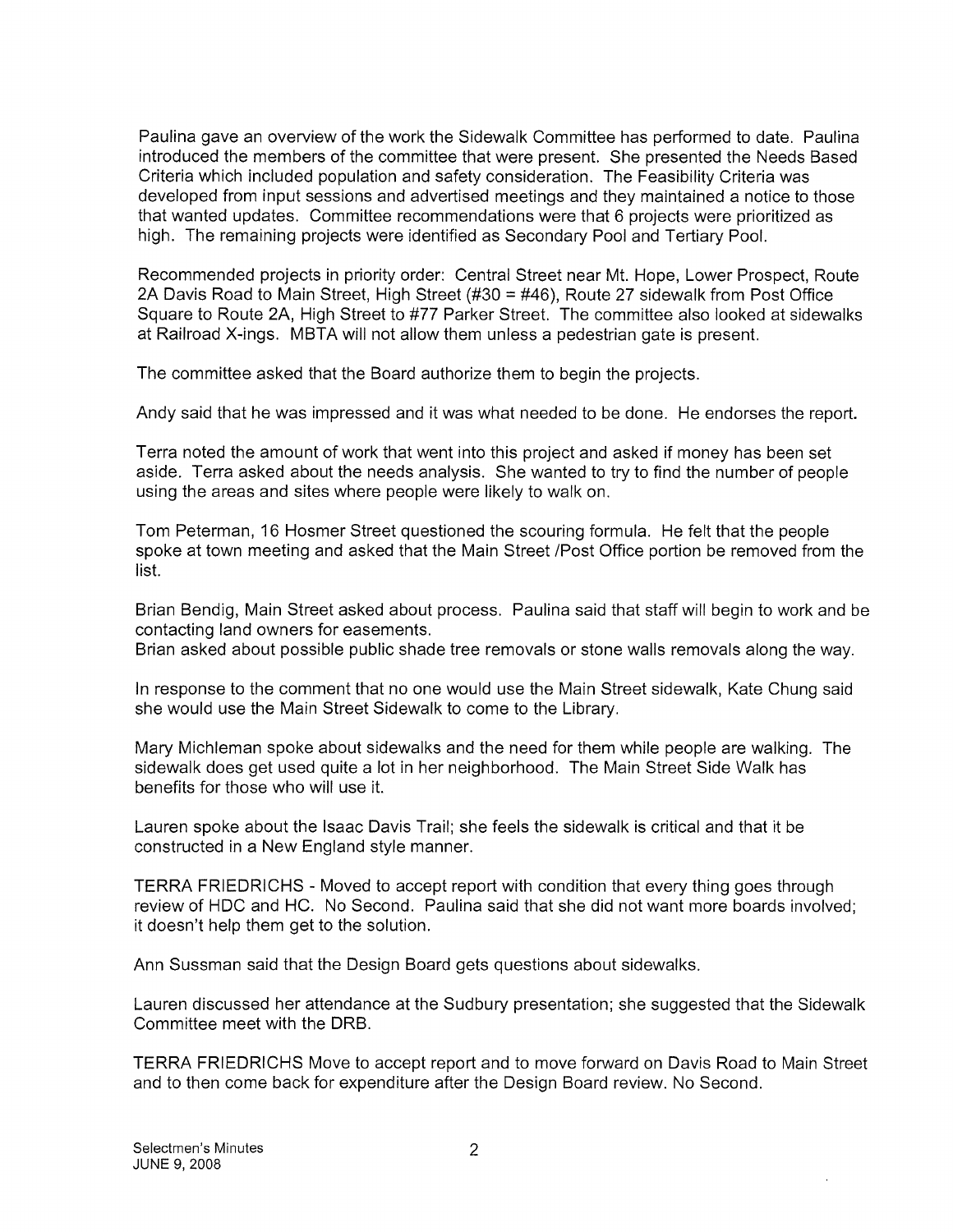PAULINA KNIBBE — Moved to accept report and move to go ahead with the projects on the Priority List. LAUREN ROSENZWEIG - second. Terra wanted to wait on the Main Street /Post Office Square sidewalk out of respect for Town Meetings action. Paulina disagreed that it should be discussed further at this time. Vote 3-1. Terra No.

#### ROBERT WHITTLESEY, ACTON HOUSING AUTHORITY

Robert Whittlesey was present to discuss two matters. First, his State appointment and asked for the Board's Vote to continue his appointment as the State's designee on the AHA.

He spoke about Sachem Way. The State has changed rules and doesn't want Authorities sitting on available land. There are two acres that are buildable at Sachem Way. He said that the State will be the major financer of this project and will give back 15 dollars for every <sup>1</sup> dollar Acton gives. They have applied to the State for a Planning Grant which might lead them back before the Board in the fall. They want this to be a very open process. Neighbors have concerns and they will try to do what they can with requests they may have. AHA is looking at modulars and ways to Green this project.

Terra asked if they were doing tear downs. They said no, they will be adding an elevator and enclosing walk ways. They plan to construct 12 or 14 units. Technically they could build 20 units. Paulina asked about the next step of this project and asked if the Board and the public need to be involved. Bob thought Preliminary designs and how green they could be would be explored. Bob will bring back to the Board once issues are resolved.

LAUREN ROSENZWEIG -Moved to write a letter explaining why the vote was not supported at town meeting. Town Manager and Kelly Cronin write the letter to explain Town Meeting vote. ANDREW MAGEE — second. Andy felt we needed to wait until Peter was at the meeting, and to pull it off at this time. ANDREW MAGEE — Moved to withdraw the motion. Mr. Whittlesey decided that we wait on this letter until they worked though the issues.

### DESIGN REVIEW BOARD OVERSIGHT MEETING

Ann Sussman, Chair of the Design Board with Tom Peterman the Vice Chair were present for the oversight meeting. The Committee has been working for almost one year. Ann spoke about our Design Review Board publications and that they have been attending many meetings. It is a place to discuss why things work. They have worked with the Planning Board and developers with regard to outside seating. They have a lot of professionals on their committee. They reviewed a new mix in West Acton and they are talking to the developers about housing and commercial space. The Bank of America wanted to know how to pick a fence for their facility on Mass Ave. The owner was happy he could please the town. They want to talk about amending their Charter in the future. They want to increase the DRB purview on many issues. Tom Peterman spoke about their projects and the zoning issues. They would like to have involvement and to act as soon as a process has been refined.

Terra asked about how many other towns are doing this. Anne noted around 50 communities that she knew of. Andy asked about the request to amend their Charter and they should present language to amend, and a possible bylaw, and to let us ask people their wishes.

Lauren spoke about form based and visual tools.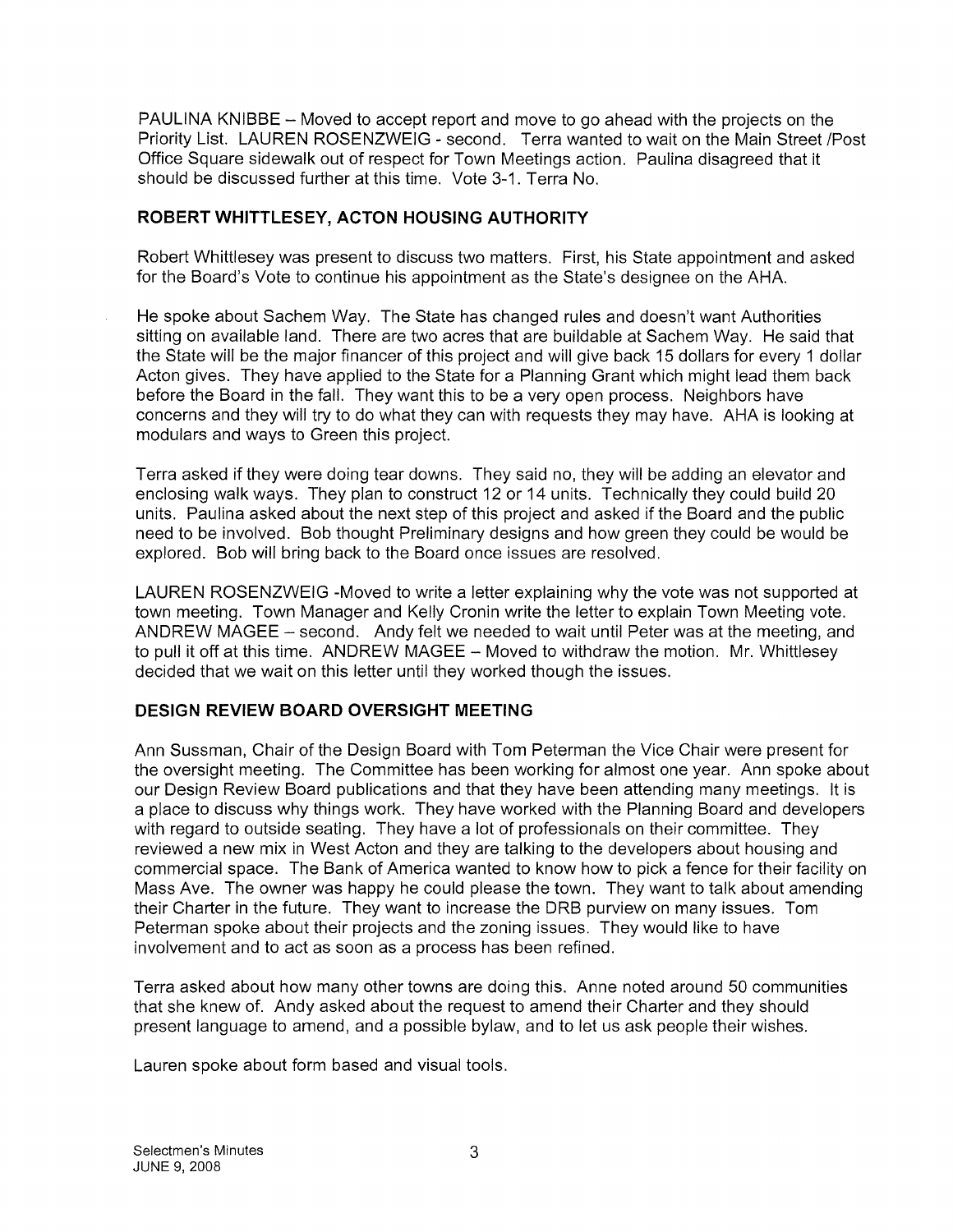Paulina thanked them for their work and getting developers before the DRB and that it gets everyone on board before the process goes too far. The DRB wants a lawyer or graphic designer as a new member and are currently working through the VCC to fill these needs.

#### GREEN TEAM UPDATE

Andy reported on the meeting that he attended. This issue has been out there in a variety of formats. Last year the BOS identified Greening the Town as a priority for BOS, and in a stronger voice in the Visioning/Goal Setting Workshop that they participated in. We all know what we were talking about, but last year's approach was haphazard. Andy did not want to see this opportunity with volunteers slip away; we need to take advantage of this. There is so much we don't know and where to start. Andy said we need to bring this into our house, but while they could operate out side of the Town's purview, he felt that we need to have them be an Advisory Committee to the Board; Andy suggested that maybe they take a few months to establish what is needed. He felt it needed to be made more formal. Chris Schaffner said they have a large group of interested people and are looking for the Board's direction for what you want to do, and felt two groups would work.

Paulina said she is pleased this happening. She would like to see a lot of different projects. What she would like is to have someone prioritize the needs. The Board does not have the time to go over the sorting of these projects. She felt it was better to have them as an Advisory Board. Jim Snyder-Grant thought the group of ecological folks understands how the Board feels. They are urgent, and that as they have been talking with Dean and JD Head of the Schools - the Town is already doing important work. If a town committee is established they will need to work on a focused action. It was noted that many towns have an environmental review Department to review the projects.

Terra asked about the bringing of the 'Short List" to the Board. Jim said yes, you make the request; we will try to do it.

Steve noted that he would be going through the process with Dept. Head's at an upcoming Staff Meeting.

Lauren noted that the group will have their next meeting on the  $12<sup>th</sup>$  at 7:00, 62 Windsor Ave, and all are welcome. Lauren said that she would like to see what staff is doing presently and to start to look to how to handle this in permitting. She suggested getting a baseline and then brainstorming the issues. Ann asked for the next step. Lauren said what would you like to see the schools and town government do and come up with three priorities.

Andy felt that we, the Slectmen, were the least capable of doing this work, and hence the need for a capable Green Team. Lauren said we need to make Acton better and wants ideas to come back to us for continued discussions.

The group will have their meeting and bring it back to the Board for further review.

#### 2008 YEAR END EXPENDITURES

Steve summarized the financial status. The Finance Department has been following year end funds and has estimated turn backs of about \$580,000. In March when the ALG Plan required cuts, the NARA Improvements were cut, but it was agreed that they could use any turn backs if they existed to fund NARA projects in June. The total for projects is \$180,000. Steve feels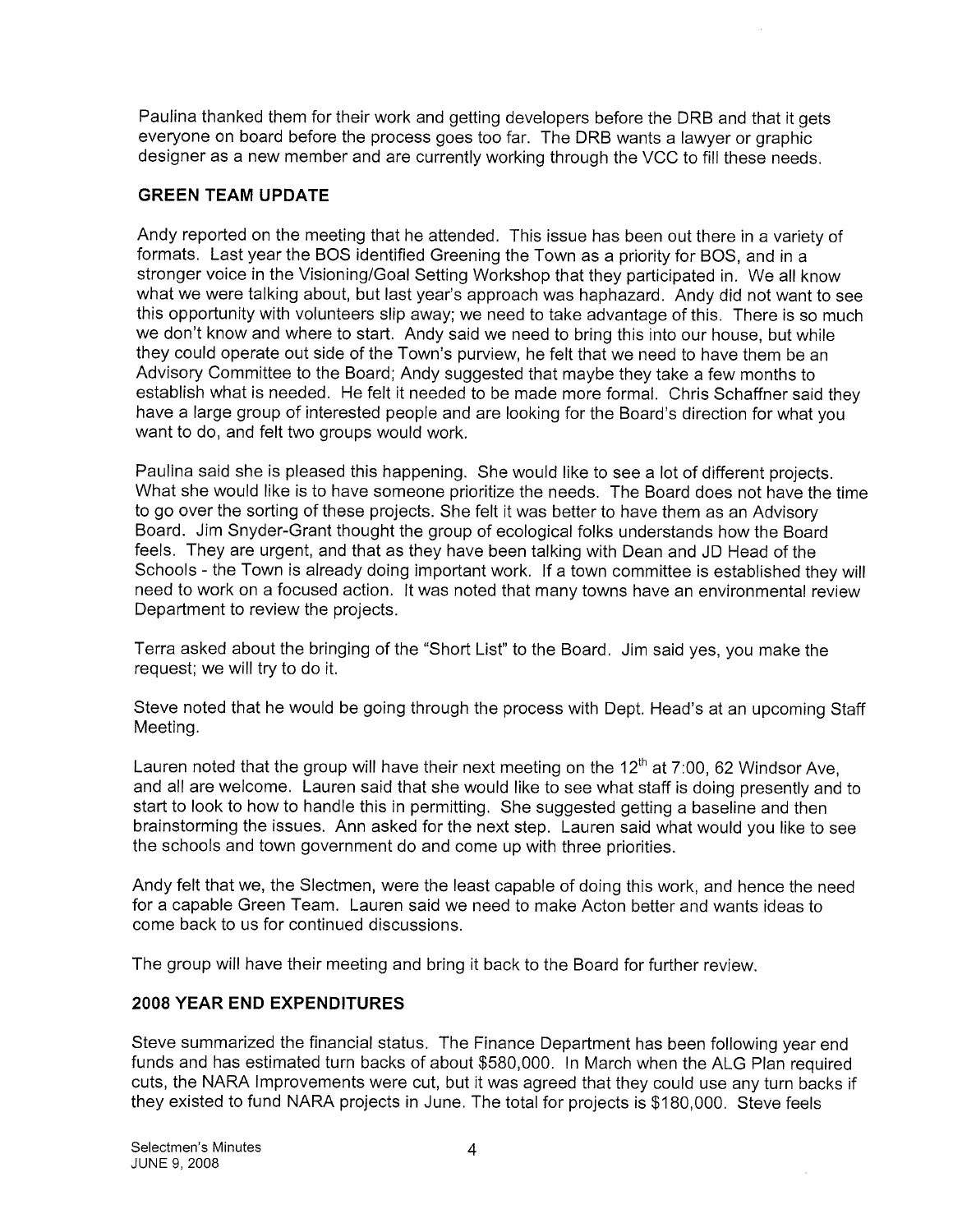comfortable with these projects and feels it would be an enhancement to the Park. Dean Charter spoke about a new heating system at Town Hall and several changes at the fire stations to overhead doors.

Tom and Cathy Fochtman spoke about the needs at NARA Park. They spoke about their needs and described the items they need.

Terra asked about several issues and turn-back. Terra asked if the Finance Committee had been contacted. Andy noted that these moneys need to be spent before July 1st. Andy spoke about a memo from Peter Ashton supporting the expenditures to NARA.

Steve Noon was asked about Fin Com's support. Does the Fin Com go through different approaches? Lauren said that these were already vetted and they voted to go forward.

Steve spoke about the needs from Municipal Properties. Dean said the number one priority is a new boiler at Town Hall that will be a gas conversion, with possible rebates. This is a serious situation, the boiler has become unreliable, the cost is \$25,000 and it will operate at an 80 percent efficiency.

Overhead doors at Center Fire, original to 1953. This will also result in energy savings. Dean wanted to expand electrical panels in all three stations.

Fire Station 3, addition of a custodial sink, replace the stair treads. Memorial Library elevator needs new Jack Packing and leaking resolution.

Dean also spoke about the light replacement in the Hearing room.

Dean noted that Station 2 has now become a commuter parking lot. They need to replace the guardrail.

New brush chipper is needed as the current one is 18 years old. \$40,000 - \$47,000 to replace

Paulina asked about the brush chipper and asked about its relationship to the grinder recycling composter unit.

Andy asked about the composter and that we will be able to do more household chipping at the Transfer Station.

Terra would like to ask the recreation to be careful of Live Nations and wanted them to plant more trees. Terra commented that every thing in the list is ok except the dressing rooms. Terra wanted to talk about the remaining turn backs. She would like to know if the turn back could be used for senior citizens taxes and programs.

Paulina wanted to know if last year when we turned money back to free cash that it was put outside the ALG process. PAULINA KNIBBE — Moved that these turn back monies be available for us to spend on Town uses starting in FY10. TERRA FRIEDRICHS — second. UNANIMOUS VOTE

ANDREW MAGEE — Moved to approve the recommendation for Recreation Department and Municipal Properties for expenditures discussed. PAULINA KNIBBE — second UNANIMOUS VOTE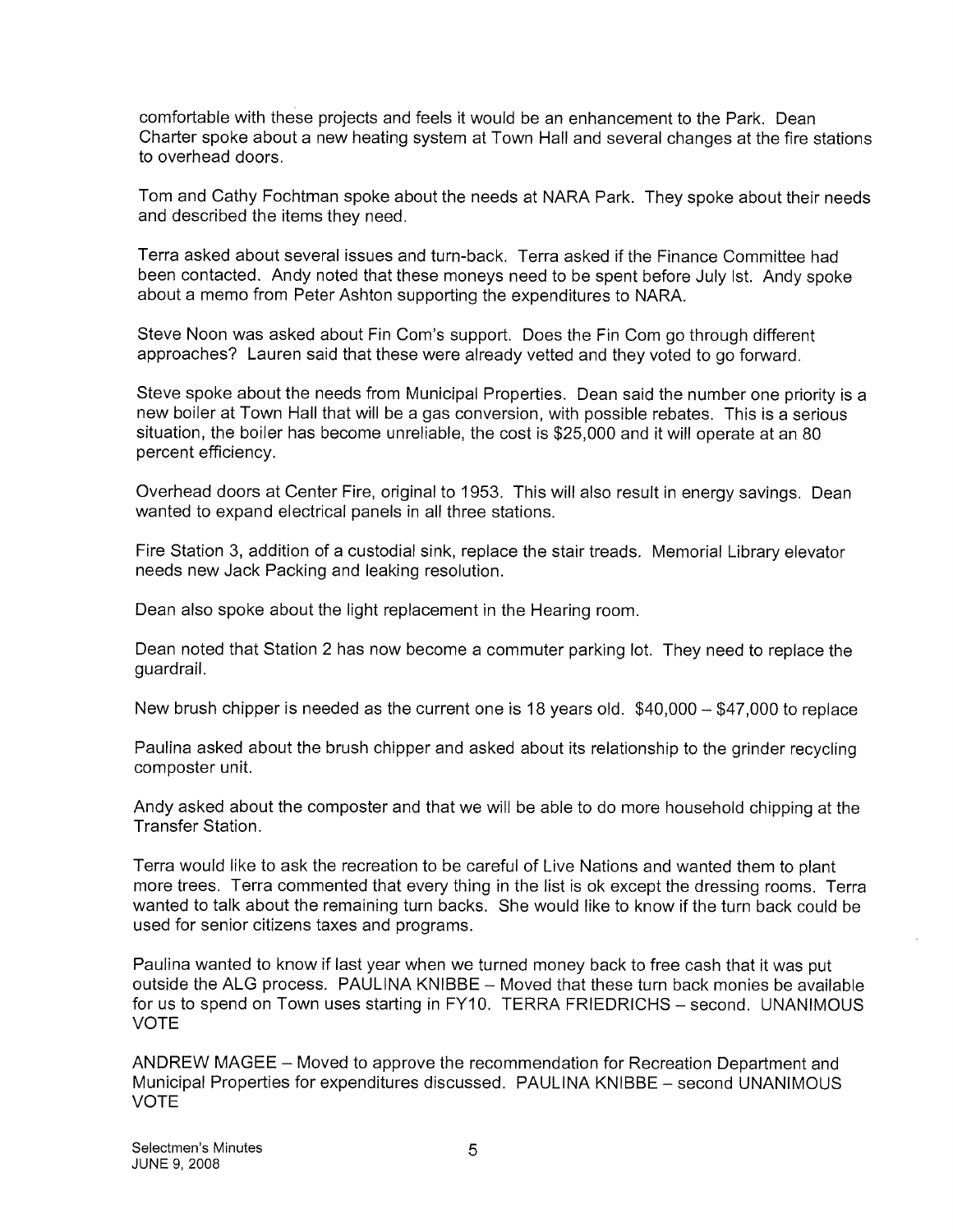PAULINA KNIBBE - Moved that funds that have not been expended be reserved for FY10, and asked the Board's ALG Representatives to bring it before ALG for discussion. ANDREW MAGEE — second. — UNANIMOUS VOTE

## SELECTMEN'S BUSINESS

## ALG FY10 START UP PROCESS

The first ALG meeting is June 16. , In order to accommodate the participants; it will be at 7:30 A.M. Lauren gave an overview of the ALG Process. It is just to get started and have people thinking of what kind of issues will be brought forward and to send any requests you may have to Lauren.

# ALEXAN CONCORD 40B

Lauren enclosed the draft letter to the Zoning Board of Appeals. The Draft letter was amended in several places by the Board.

PAULINA KNIBBE — Moved to Modify paragraph <sup>1</sup> TERRA FRIEDRICHS — second. 3-1 Lauren No

- #2 Terra wanted to talk about Forest Ridge Road
- #5 Provide a Dedicated shuttle
- #6 Crosswalks to shops, Steve felt it would be in the peer review.
- #7 Terra asked that Lauren modify her comment regarding ACHC programs.

TERRA FRIEDRICHS — Move to send the revised memo to the BOA. ANDREW MAGEE second. UNANIMOUS VOTE.

### COMMITTEE REAPPOINTMENT DISCUSSION

Andy spoke about the WARC committee new member Kent Sharpe representing the Finance Committee. Andy also spoke about changing the committee's charter to remove school representatives as the Douglas and Gates no longer needed Town sewage at this time. ANDREW MAGEE — Moved to approve the appointments and deletions to WARC. TERRA FRIEDRICHS- Second UNANIMOUS VOTE

### EAGLE SCOUT COURT OF HONOR, MATTHEW JAMES DERMOT CURTIS

Terra will represent the Board.

### SITE PLAN SPECIAL PERMIT #7/11/06-409, EDWARD BRAVO, 288 MAIN STREET

As to Roland's memo, we would like to avoid another Brabrook Road. It was suggested to include Carol Holly's comments in the permit extension. Andy said we should set a standard that the use of perchlorates not be allowed and to have contractors file the material data sheets with the Fire Department at the time permits are requested for Blasting. Lauren wanted the Fire Department to monitor and have no perchlorate use at all. PAULINA KNIBBE — Moved not to allow the use of perchloriate in Acton. ANDREW MAGEE — second. UNANIMOUS VOTE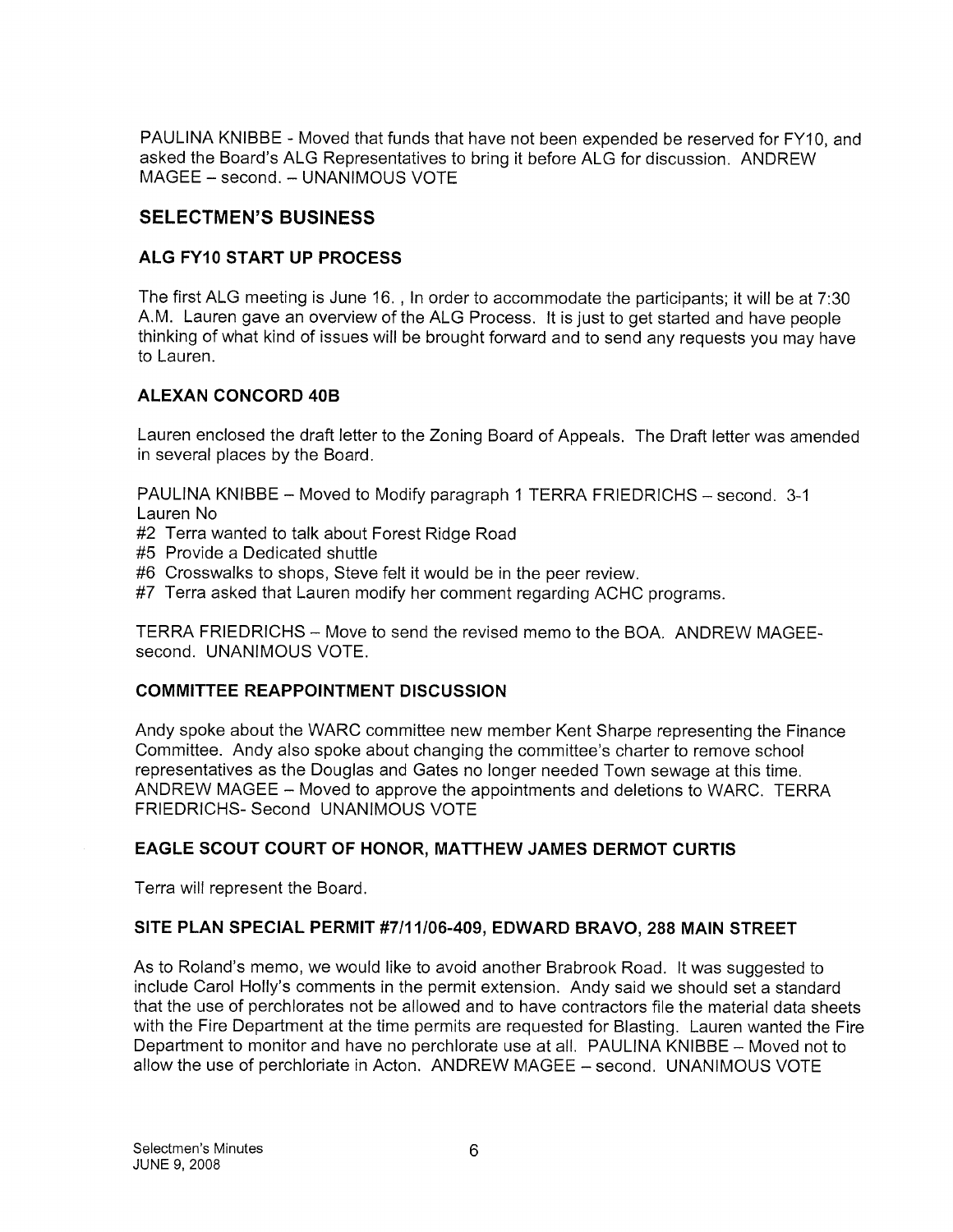### WILLIAM ALESBURY'S REQUEST FOR SEWER CONNECTION, 22 HIGH STREET

Steve was asked to summarize the situation. He was asked if other residences would be required to hook up. It was noted that this affects only the Alesbury's property at 22 High Street. Opinion from Town Counsel is that it is the decision of the Sewer Commissioners, and whether or not such a vote would create precedence.

Andy is in favor of allowing this hook up particularly if we make the statement that requests are handled case by case. We also make it very clear that this is done because it meets the definition of a High Priority area because of the cesspools on the property. We are still reserving wastewater potentially for the Flint Road area and it is a High Priority too. This is a very specific case and we have to monitor the volume of the water coming in to the system.

Paulina said she approves and she doesn't think it should be only offered to the Alsebury's. She did not feel comfortable with the hook up.

Andy noted that if the other homes wanted to hook-up they needed to assign betterments and those folks have said they don't want the sewage hookup and betterment. Lauren noted that this line is not in the public way except for the small part under the sidewalk. The actual line will not be in the public way. Paulina spoke about two issues: will we require others to hookup, and who is responsible for the maintance.

PAULINA KNIBBE — Moved we approve the connection to 22 High Street with condition that their usage of the sewer be limited by number of bedrooms - this is a four bedroom house. ANDREW MAGEE- second. UNANIMOUS VOTE

PAULINA KNIBBE — Moved that for the purpose of maintenance, that we deal with this as a public sewer and the maintenance from the property line to the house at #22 is the responsibly of the owner of 22 High Street. ANDREW MAGEE- second. UNANIMOUS VOTE

LAUREN ROSENZWEIG — Moved that the Town Manager make sure to include the statements that this was a unique situation because it is essentially a high priority area and that it is an historic property. ANDREW MAGEE- second. UNANIMOUS VOTE

#### OTHER BUSINESS

Terra asked that the John Mullin program be updated by Finance Committee.

Andy spoke about the Bruce Freeman Rail Trail and Mass Highway will be reviewing the project.

Andy commented on Route 2 Meeting.

Andy spoke about the bids to repair the buildings at the Morrison Farm. Andy would like to be on the Board of the Morrison Farm Committee.

#### TOWN MANAGER'S REPORT

None